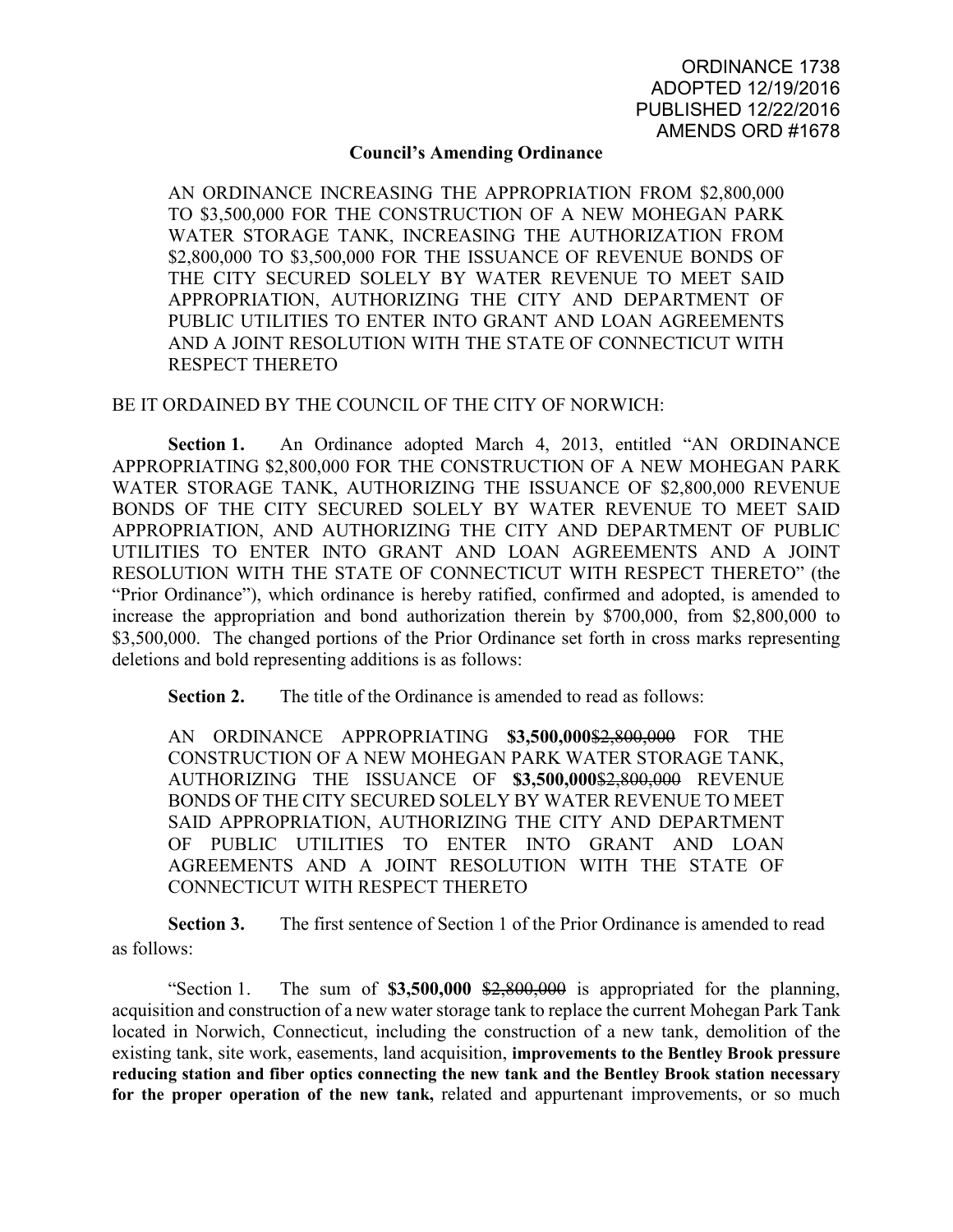thereof, or such additional improvements as may be accomplished within said appropriation provided herein, and including administration, advertising, printing, legal, and financing costs (hereafter the "Project") as shall be determined by the Norwich Department of Public Utilities (the "Department")."

**Section 4.** Section 2 of the Prior Ordinance is amended to read as follows:

"Section 2. The estimated useful life of the Project is thirty years. The total estimated cost of the Project is **\$3,500,000** \$2,800,000. **\$3,200,000.00** \$2,498,184 of the total Project cost is estimated to be financed by or through the State of Connecticut pursuant to its Clean Water Fund Program (as hereinafter defined), through a subsidized interest loan. The Project is a general benefit to the City of Norwich and its general governmental purposes."

 **Section 5.** Subsection (iv) [third sentence] and (vi) of Section 3 of the Prior Ordinance are amended to read as follows:

"(iv) . . . .The City may issue Clean Water Fund Obligations in one or more series and in such denominations as the Issuer Officials shall determine, provided that the total of all such Clean Water Fund Obligations, bonds and notes issued and appropriation expended pursuant to this ordinance shall not exceed \$3,500,000 \$2,800,000. . . ."

"(vi) any combination of bonds, temporary notes, notes, or obligations as set forth in the preceding subsections may be issued, provided that the total, aggregate principal amount thereof outstanding, and including the amount of grant funding obtained pursuant to a Project Grant and Project Loan Agreement, at any time shall not exceed **\$3,500,000** \$2,800,000."

**Section 6.** The amount of \$3,500,000 is substituted for the amount \$2,800,000 in the Prior Ordinance unless otherwise provided herein.

**Section 7.** The City Clerk shall cause an ordinance incorporating all amendments into one complete text to be prepared, labeled "As Amended" at the top, and filed with the minutes of the Meeting at which the Amending Ordinance is adopted.

 **Section 8.** This Amending Ordinance shall be effective upon adoption by the City Council and its approval by the Board.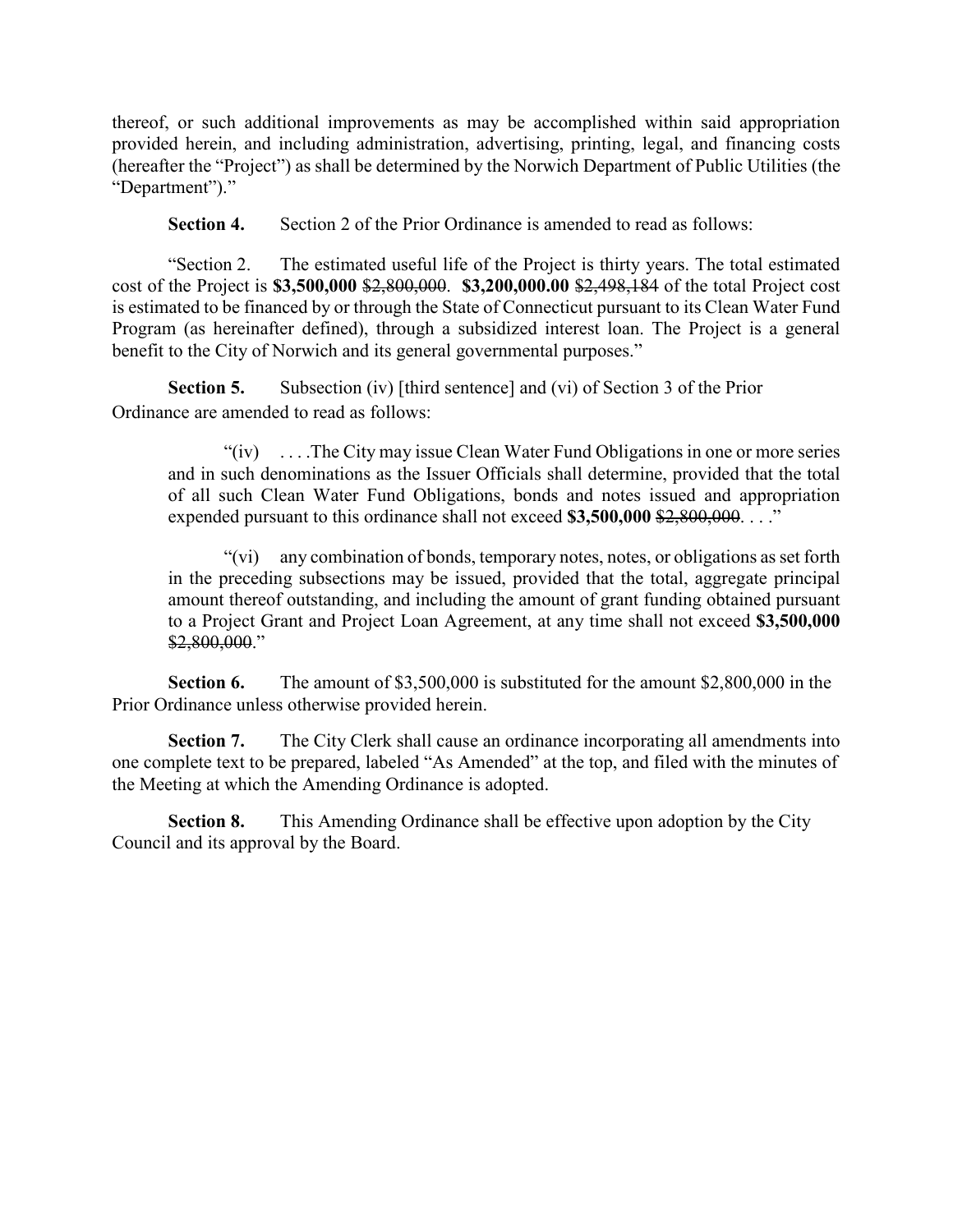## **AS AMENDED**

AN ORDINANCE APPROPRIATING \$3,500,000 FOR THE CONSTRUCTION OF A NEW MOHEGAN PARK WATER STORAGE TANK, AUTHORIZING THE ISSUANCE OF \$3,500,000 REVENUE BONDS OF THE CITY SECURED SOLELY BY WATER REVENUE TO MEET SAID APPROPRIATION, AND AUTHORIZING THE CITY AND DEPARTMENT OF PUBLIC UTILITIES TO ENTER INTO GRANT AND LOAN AGREEMENTS AND A JOINT RESOLUTION WITH THE STATE OF CONNECTICUT WITH RESPECT THERETO.

## BE IT ORDAINED BY THE COUNCIL OF THE CITY OF NORWICH:

**Section 1.** The sum of \$3,500,000 is appropriated for the planning, acquisition and construction of a new water storage tank to replace the current Mohegan Park Tank located in Norwich, Connecticut, including the construction of a new tank, demolition of the existing tank, site work, easements, land acquisition, improvements to the Bentley Brook pressure reducing station and fiber optics connecting the new tank and the Bentley Brook station necessary for the proper operation of the new tank, related and appurtenant improvements, or so much thereof, or such additional improvements as may be accomplished within said appropriation provided herein, and including administration, advertising, printing, legal, and financing costs (hereafter the "Project") as shall be determined by the Norwich Department of Public Utilities (the "Department"). Said appropriation shall be inclusive of state and federal grants in aid thereof. The Department is authorized to enter into contracts, expend the appropriation and implement the Project herein authorized.

**Section 2.** The estimated useful life of the Project is thirty years. The total estimated cost of the Project is \$3,500,000. \$3,200,000.00 of the total Project cost is estimated to be financed by or through the State of Connecticut pursuant to its Clean Water Fund Program (as hereinafter defined), through a subsidized interest loan. The Project is a general benefit to the City of Norwich and its general governmental purposes.

**Section 3.** To meet said appropriation:

(i) bonds of the City or so much thereof as shall be necessary for such purpose, shall be issued, maturing not later than the thirtieth year after their date (or such longer term as may be authorized). Said bonds may be issued in one or more series as determined by the City Manager, the Comptroller - acting on behalf of the City herein - and General Manager City of Norwich Department of Public Utilities acting on behalf of the Department and the Board of Public Utilities Commissioners (hereafter the "Board") herein - (the "Issuer Officials") and the amount of bonds of each series to be issued shall be fixed by the Issuer Officials in the amount necessary to meet the Issuer's share of the cost of the Project determined after considering the estimated amount of the State and Federal grants-in-aid of the Project, or the actual amount thereof if this be ascertainable, and the anticipated times of the receipt of the proceeds thereof, provided that the total amount of bonds to be issued shall not be less than an amount which will provide funds sufficient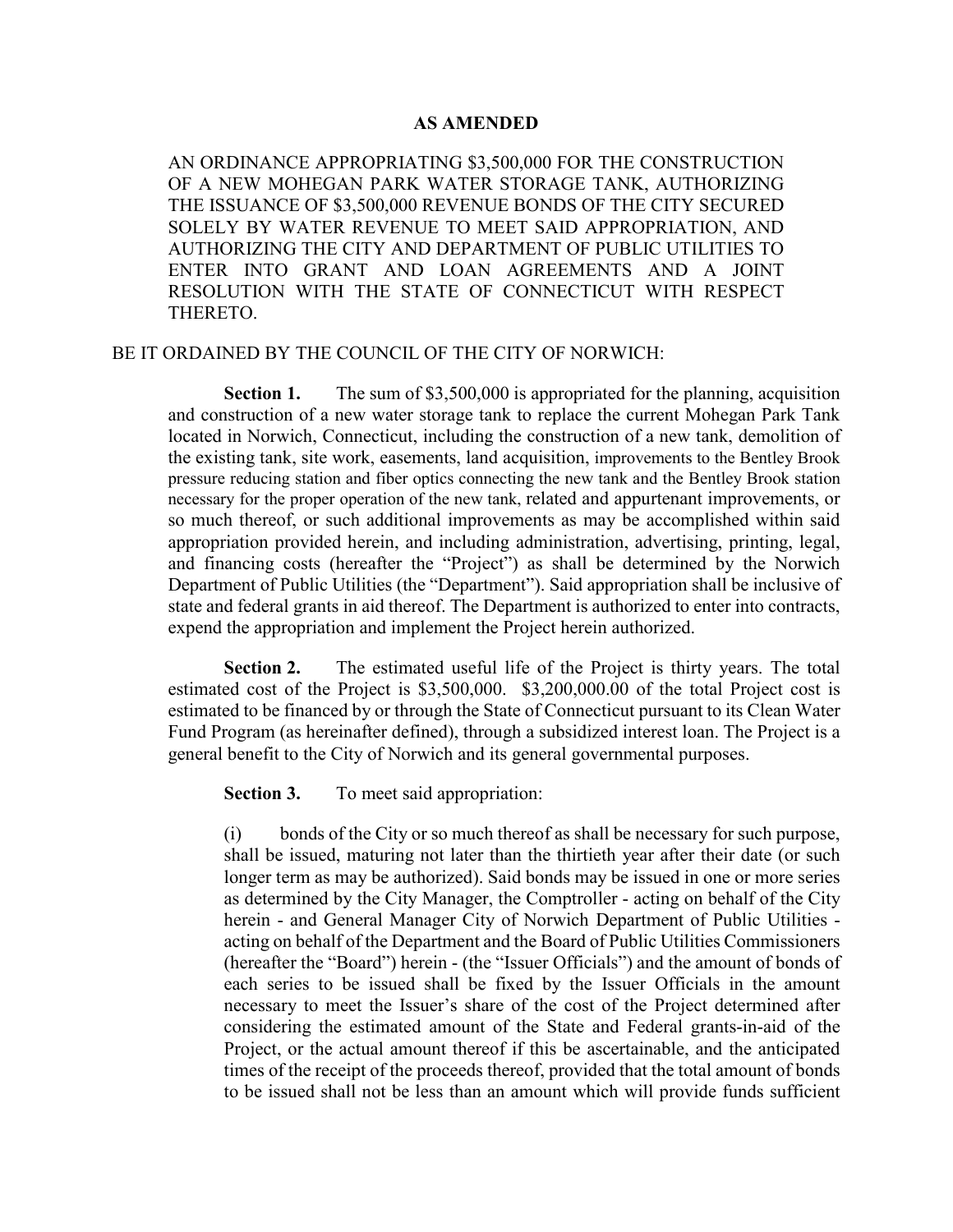with other funds available for such purpose to pay the principal of and the interest on all temporary borrowings in anticipation of the receipt of the proceeds of said bonds outstanding at the time of the issuance thereof, and to pay for the administrative, printing and legal costs of issuing the bonds. The bonds shall be in the denomination of \$1,000 or a whole multiple thereof, or, be combined with other bonds of the Issuer and such combined issue shall be in the denomination per aggregate maturity of \$1,000 or a whole multiple thereof, be issued in bearer form or in fully registered form, be executed in the name and on behalf of the City by the facsimile or manual signatures of the Issuer Officials bear the City seal or a facsimile thereof, be certified by a bank or trust company designated by the Issuer Officials, which bank or trust company may be designated the registrar and transfer agent, be payable at a bank or trust company designated by the Issuer Officials and be approved as to their legality by Bond Counsel. They shall bear such rate or rates of interest as shall be determined by the Issuer Officials. The issuance of such bonds in one or more series, the aggregate principal amount of bonds to be issued, the annual installments of principal, redemption provisions, if any, the date, time of issue and sale and other terms, details and particulars of such bonds shall be determined by the Issuer Officials, in accordance with the Joint Resolution. In the case of Parity Indebtedness as defined in the Joint Resolution between the City of Norwich and the Board (as hereinafter defined as the "Joint Resolution"), the Issuer Officials, shall also determine the revenues and property to be pledged for payment of such Parity Indebtedness; or

(ii) temporary notes of the City may be issued in one or more series pursuant to Section 7-244a of the General Statutes of Connecticut, as amended. The amount of such notes to be issued, if any, shall be determined by the Issuer Officials, and they are hereby authorized to determine the date, maturity, interest rate, form and other details and particulars of such notes, and to sell, execute and deliver the same; or

(iii) Intentionally left blank; or

(iv) interim funding obligations and project loan obligations or any other obligations of the City (hereinafter "Clean Water Fund Obligations") evidencing an obligation to repay any portion of the costs of the Project determined by the State of Connecticut Department of Environmental Protection, Public Health or other department as applicable to be eligible for funding under Section 22a-475 et seq. of the Connecticut General Statutes, as the same may be amended from time to time (the "Clean Water Fund Program"). The General Manager City of Norwich Department of Public Utilities is authorized in the name and on behalf of the City and the Board to apply for and accept any and all Federal and State loans and/or grants-in-aid of the Project and is further authorized to expend said funds in accordance with the terms hereof and in connection therewith to contract in the name of the Department with engineers, contractors and others. The City may issue Clean Water Fund Obligations in one or more series and in such denominations as the Issuer Officials shall determine, provided that the total of all such Clean Water Fund Obligations, bonds and notes issued and appropriation expended pursuant to this ordinance shall not exceed \$3,500,000. The Issuer Officials are hereby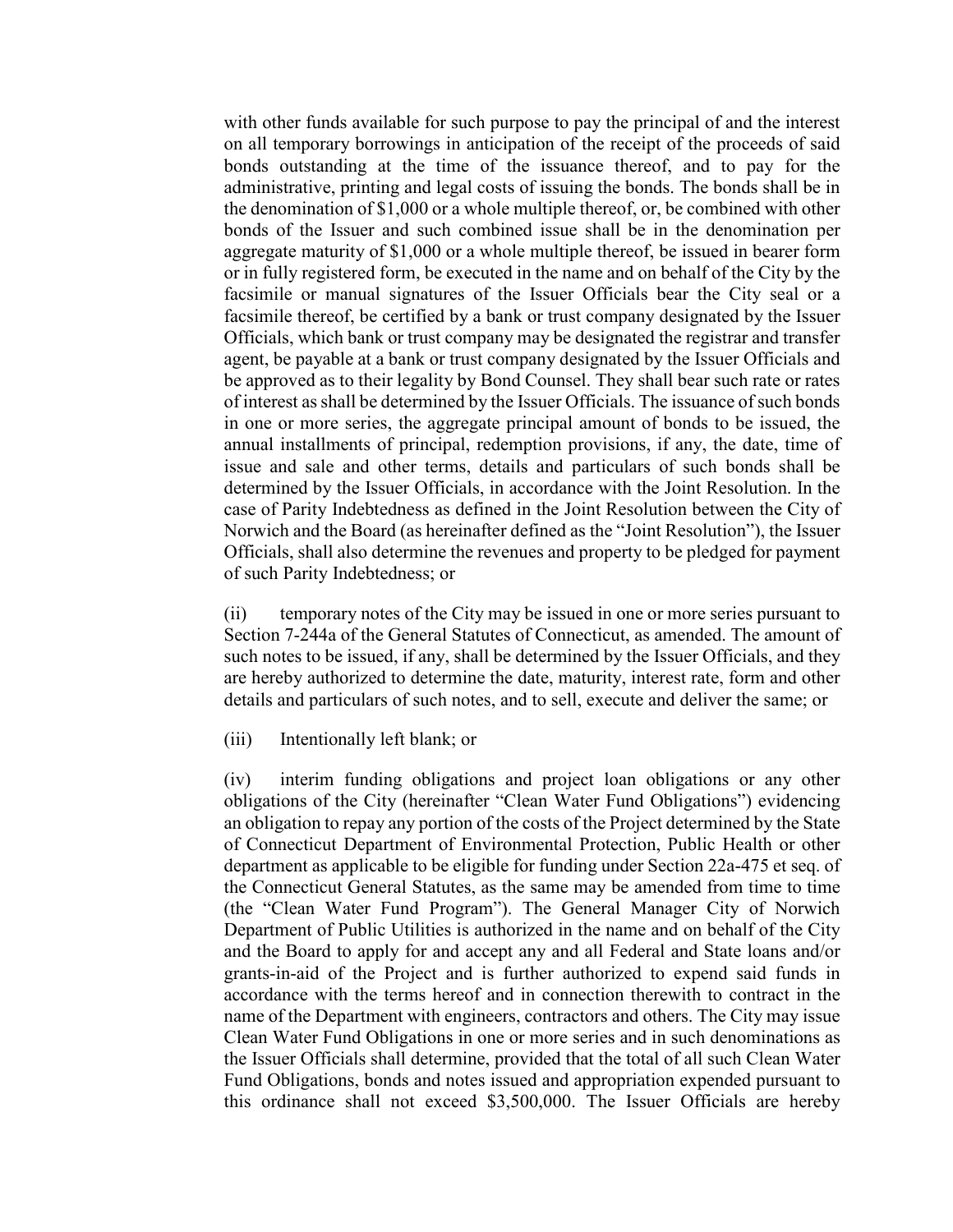authorized to determine the amount, date, maturity, interest rate, form and other details and particulars of such interim funding obligations and project loan obligations, subject to the provisions of the Clean Water Fund Program, and to execute and deliver the same. Clean Water Fund Obligations shall be secured solely from a pledge of water system revenues; or

(v) promissory notes, bonds or other obligations made payable to the United States of America to meet any portion of the costs of the Project determined by the federal government, including acting through the Rural Utility Service of the United States Department of Agriculture ("USDA") or other federal program or agency, to be eligible for loan and/or grant monies; or

(vi) any combination of bonds, temporary notes, notes, or obligations as set forth in the preceding subsections may be issued, provided that the total, aggregate principal amount thereof outstanding, and including the amount of grant funding obtained pursuant to a Project Grant and Project Loan Agreement, at any time shall not exceed \$3,500,000.

## **Section 4.**

(i) Bonds, temporary notes, or water assessment notes, Clean Water Fund Obligations and federal obligations all as set forth in section 3 are hereafter referred to as "Bonds." The Bonds shall be water revenue bonds of the City, the payment of principal and interest on which shall be secured solely by revenues derived from the operation of the water system, including use charges, connection charges, benefit assessments or any combination thereof, investment income derived there from, or other property of the water system or revenue derived from the operation of the water system in accordance with the Joint Resolution. Each of the Bonds shall recite to the effect that every requirement of law relating to its issue has been duly complied with, that such Bond is within every debt and other limit prescribed by law, that such Bond does not constitute a general obligation of the City for which its full faith and credit is pledged, and that such Bond is payable solely from revenues, assessments, charges or property of the water system specifically pledged therefore.

(ii) The bonds authorized to be issued by section 3 shall be, issued and secured pursuant to the Joint Resolution approved by the City Council on August 7, 2000, and the Board on July 17, 2000, as amended, and as supplemented by various supplemental Resolutions adopted pursuant to the Joint Resolution, and which is hereby ratified, confirmed and approved in its entirety, including without limitation, the rate and revenue covenants therein. The Board irrevocably agrees to comply with the provisions of the Joint Resolution, including Supplemental Resolutions, including but not limited to: to set, establish and collect and maintain rates and revenue as necessary to continually comply with the terms, conditions and covenants of the General Resolution. The City irrevocably agrees to comply with the provisions of the General Resolution. In order to implement the provisions of the Joint Resolution the City and the Board may enter into an indenture of trust with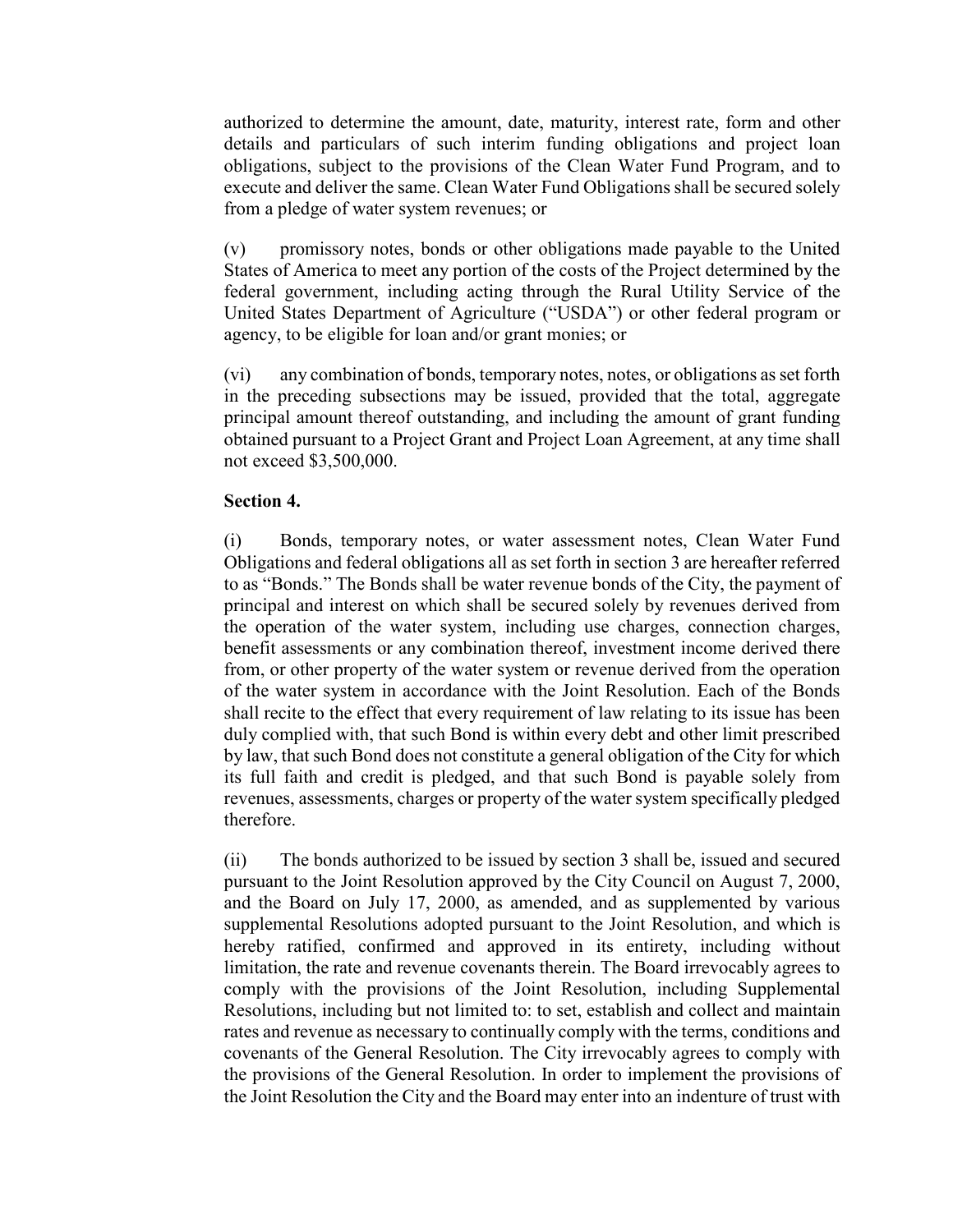a bank and trust company which indenture may contain provisions customarily included in revenue bond financings, including provisions of a similar nature to those in the Joint Resolution and which are necessary, convenient or advisable in connection with the issuance of the Bonds and their marketability. The Issuer Officials are hereby authorized to execute and deliver on behalf of the City and the Board an indenture in such final form and containing such terms and conditions as they shall approve, and their signatures on any such indenture shall be conclusive evidence of their approval as authorized hereby.

(iii) The Issuer Officials on behalf of the City and the Board are authorized to agree to additional terms and to delete or change existing terms and otherwise amend the form of Joint Resolution in order to obtain State or federal funding, provide better security for the bonds, correct any matter, cure any ambiguity or defect or otherwise benefit the Issuer in their judgment. Such additional or different terms may include restrictions on the use of water funds or fund balance or water operations, coverage ratios, additional or changed reserve requirements, identification and pledge of revenues securing the Bonds, providing for the form of the Bonds, conditions precedent to the issuance of Bonds and additional Bonds, the establishment and maintenance of funds and the use and disposition there from, including but not limited to accounts for the payment of debt service, the payment of operating expenses, debt service reserve and other reserve accounts, providing for the issuance of subordinated indebtedness, defining an event of default and providing for the allocation of revenues in such event, credit enhancement, providing for a pledge and allocation of water revenues to pay for obligations issued by third parties, and provisions of a similar and different nature to those in the Joint Resolution and which are necessary, convenient or advisable in connection with the issuance of the Bonds and their marketability, and to obtain the benefits of any state or federal grant or low interest loan program, including but not limited to the Clean Water Fund and Federal Department of Agriculture Programs. The Issuer Officials are hereby authorized, in addition to the General Resolution, to execute and deliver on behalf of the Issuer and the Board an indenture of trust in such final form and containing such terms and conditions as they shall approve, and their signatures on any such indenture shall be conclusive evidence of their approval as authorized hereby.

**Section 5.** The issue of the Bonds aforesaid and of all other bonds or notes of the City heretofore authorized but not yet issued, as of the effective date of this Ordinance, would not cause the indebtedness of the City to exceed any debt limit calculated in accordance with law.

**Section 6.** Said Bonds shall be sold by the Issuer Officials in a competitive offering or by negotiation, in their discretion. If sold in a competitive offering, the Bonds shall be sold upon sealed proposals at not less than par and accrued interest on the basis of the lowest not or true interest cost to the City. A notice of sale or a summary thereof describing the bonds and setting forth the terms and conditions of the sale shall be published at least five days in advance of the sale in a recognized publication carrying municipal bond notices and devoted primarily to financial news and the subject of state